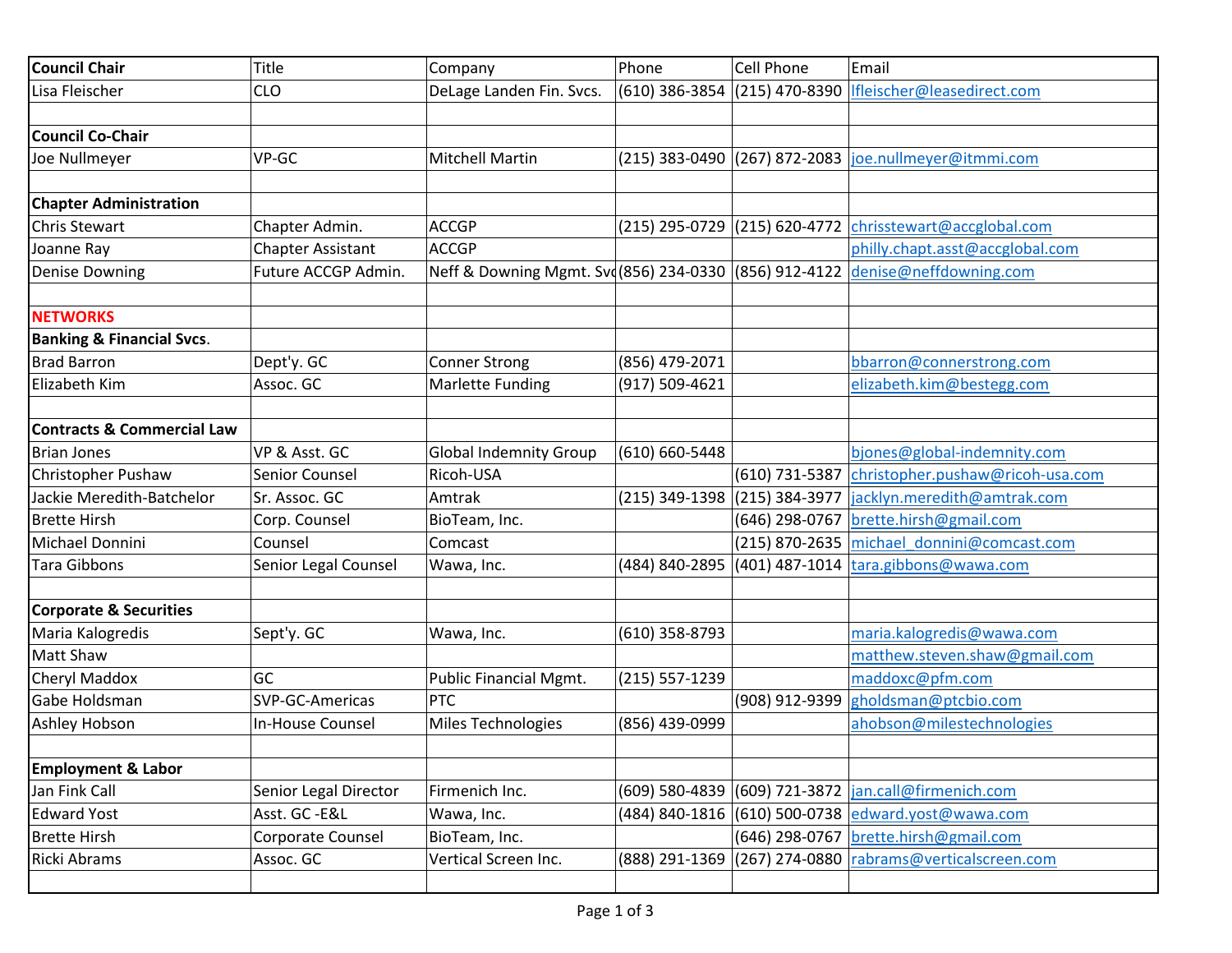| <b>Ethics &amp; Compliance</b>              |                         |                             |                                |                                 |                                             |
|---------------------------------------------|-------------------------|-----------------------------|--------------------------------|---------------------------------|---------------------------------------------|
| Kevin Griffin                               | GC-Environ. & Health    | Ramboll                     | (267) 467-3487                 |                                 | kgriffin@ramboll.com                        |
| Kristen Han                                 | Assoc. GC               | Five Below, Inc.            | (215) 901-2039                 |                                 | kristen.han@fivebelow.com                   |
| Teena Amador                                | Legal Counsel           | LifeScan Global Corp.       | (215) 359-5165                 |                                 | tamador@lifescan.com                        |
| Jeremy Menkowitz                            | Dept'y. GC              | Comcast                     | (215) 286-7271                 |                                 | jeremy menkowitz@comcast.com                |
| Galia Porat                                 | Assoc. GC               | <b>Teva Pharmaceuticals</b> |                                | $(215)$ 293-6278 (215) 891-6977 | galia.porat@tevapharm.com                   |
| Marko Kipa                                  | Asst. Dept'y. GC        | Comcast                     |                                | (215) 990-4260                  | marko kipa@comcast.net                      |
|                                             |                         |                             |                                |                                 |                                             |
| Health, Biotech & Pharma                    |                         |                             |                                |                                 |                                             |
| Diane Carman                                | SVP-GC                  | Windtree TX                 |                                | (484) 222-1340                  | dcarman@windtreetx.com                      |
| Galia Porat                                 | Assoc. GC               | <b>Teva Pharmaceuticals</b> | (215) 293-6278                 | $(215) 891 - 6977$              | galia.porat@tevapharm.com                   |
| Gabe Holdsman                               | SVP-GC-Americas         | <b>PTC</b>                  |                                | (908) 912-9399                  | gholdsman@ptcbio.com                        |
|                                             |                         |                             |                                |                                 |                                             |
| Gaming, Entertainment, Sports & Hospitality |                         |                             |                                |                                 |                                             |
|                                             |                         |                             |                                |                                 |                                             |
| <b>Intellectual Property</b>                |                         |                             |                                |                                 |                                             |
| Kim Jessum                                  | Assoc. GC               | Heraeus Inc.                | (215) 944-9983                 | $(215) 666 - 2026$              | kim.jessum@heraeus.com                      |
| <b>Scott Schwartz</b>                       | GC                      | Mishimoto                   | $(302)$ 762-4501 (60) 608-9781 |                                 | sschwartz@mishimoto.com                     |
| Sri Atluri                                  | <b>Managing Counsel</b> | Walmart                     | (479) 371-0650                 | $(202)$ 552-9357                | srikala.atluri@walmartlegal.com             |
| Rose Morris Oskanian                        | VP-GC, Corp. Sect'y.    | Vitara Biomedical           | (267) 518-6300                 | $(610)$ 212-0223                | oskanianr@vitara.com                        |
|                                             |                         |                             |                                |                                 |                                             |
| International Law                           |                         |                             |                                |                                 |                                             |
| <b>Csongor Pinter</b>                       | Legal Counsel           | The Chemours Company        | (302) 353-5007                 | (484) 695-0538                  | csongor.pinter@chemours.com                 |
| Ni "Anne" Yan                               | Patent Counsel-ECT      | Johnson Matthey             | (610) 971-3094                 |                                 | anne.yan@jmusa.com                          |
| Jimmie Johnson                              | Senior Patent Counsel   | Johnson Matthey             | (610) 971-3165                 |                                 | jimmie.johnson@jmusa.com                    |
|                                             |                         |                             |                                |                                 |                                             |
| IT/Privacy/E-Commerce                       |                         |                             |                                |                                 |                                             |
| <b>Grace Manno</b>                          | VP & Asst. GC           | Qlik Tech, Inc.             |                                | (610) 994-3756 (610) 517-2975   | grace.manno@qlik.com                        |
| Joe Nullmeyer                               | VP & GC                 | Mitchell Martin, Inc.       | (215) 383-0490                 | $(267)$ 872-2083                | joe.nullmeyer@itmmi.com                     |
| Shaz Kojouri                                | Counsel                 | Lawtrades                   |                                |                                 | (610) 357-8774 skojouri@gmail.com           |
| Joshua Romirowsky                           | Senior Counsel          | Audacy, Inc.                |                                |                                 | (215) 868-0146   josh.romirowsky@audacy.com |
| Jonathan Margolis                           | VP & Counsel            | Toll Brothers, In.          | (215) 938-3052                 |                                 | jmargolis@tollbrothers.com                  |
| <b>Ed Rockwell</b>                          | SVP & GC                | Epam Systems                |                                |                                 | (650) 714-1301 edward rockwell@epam.com     |
|                                             |                         |                             |                                |                                 |                                             |
| Litigation                                  |                         |                             |                                |                                 |                                             |
| <b>Steven Fram</b>                          |                         |                             |                                | (609) 519-0858                  | sjfram9@gmail.com                           |
| Jonathan Margolis                           | VP & Counsel            | Toll Brothers, In.          | (215) 938-3052                 |                                 | jmargolis@tollbrothers.com                  |